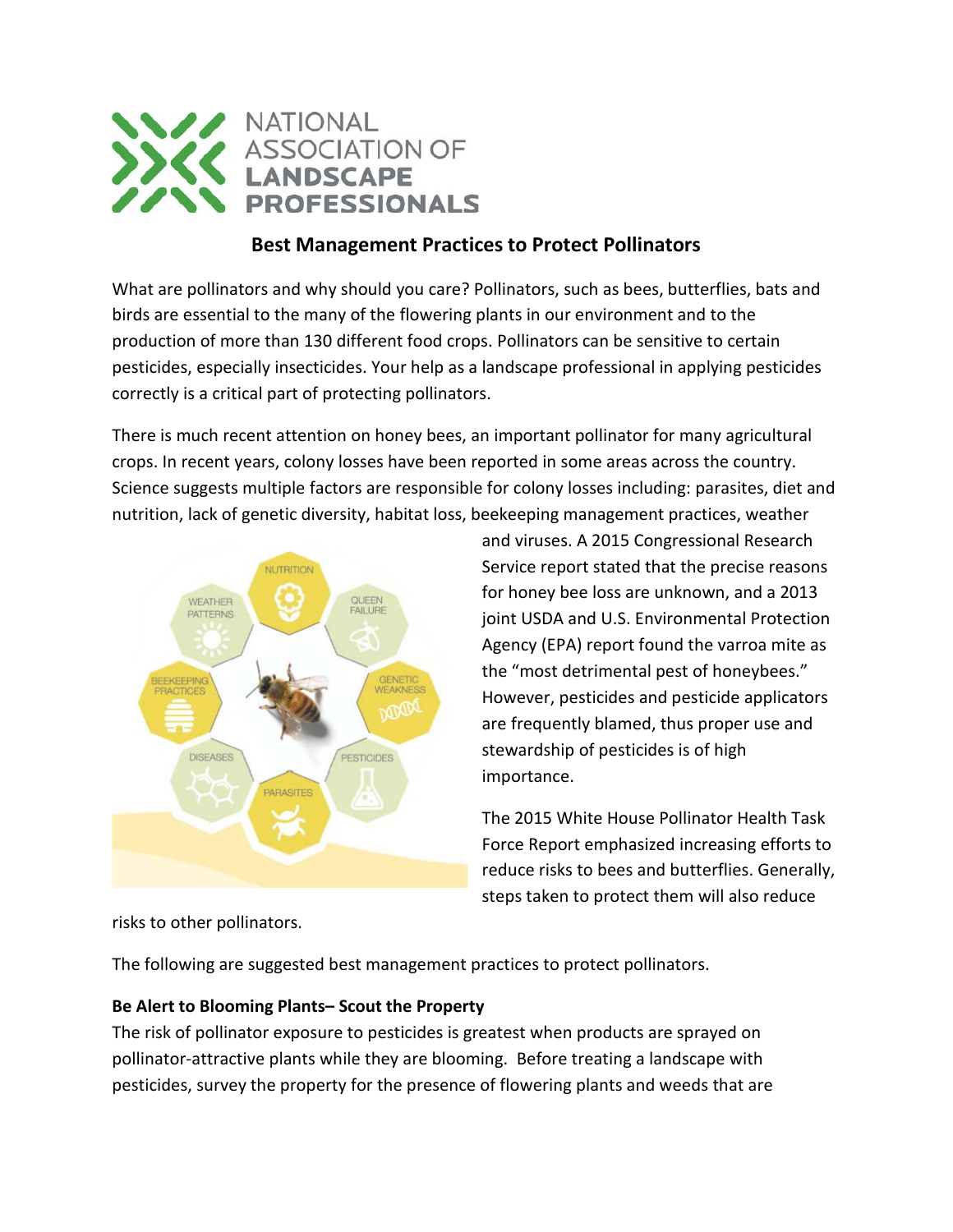attractive to pollinators. A good resource for pollinator attractive plants can be found at [http://www.xerces.org/pollinator-conservation/plant-lists/.](http://www.xerces.org/pollinator-conservation/plant-lists/)

Many common trees and shrubs such as conifers, ash and birch are wind pollinated and do not produce nectar that is attractive to pollinators. With proper application technique that minimizes drift, wind pollinated plants may be treated with pesticides with little risk to pollinators When treating turf, removal of pollinator attractive weeds by mowing or other means prior to pesticide application can reduce pollinator exposure

### **Read and Follow the Pesticide Label**

Before using any pesticide, always read the label and look for language regarding pollinators. EPA registered pesticides will have specific language in their directions for use; some have a specific Pollinator Protection Box that point out important safety information for using the pesticide around pollinators. Be aware that some products used to control pests do not require EPA registration, but may still be toxic to pollinators. This includes some organic products. Products not registered by EPA may not have adequate pollinator protection language.



#### **Know How Your Pesticide Works**

Insecticides pose the greatest hazard to insect pollinators like bees and butterflies. Herbicides, Fungicides and Plant Growth Regulators typically have little or no toxicity to pollinators. As mentioned above, reading the pesticide label should provide insight on how dangerous a product is to pollinators. For pesticides that are hazardous to pollinators, limit exposure by applying before blooms develop or after petal fall. If products must be applied during bloom, do not apply directly to blooms to minimize pollinator exposure.

Systemic insecticides can move in plants and can have long periods of residual activity. Minimize pollinator exposure to these by applying at the labeled rate and application timing, and in accordance with any other label restrictions.

#### **Use the Least Hazardous Formulation or Application Method**

Foliar sprays have the greatest potential to directly contact pollinators. Where practical, use granular formulations, soil drenches, trunk sprays or trunk injections to reduce the potential for